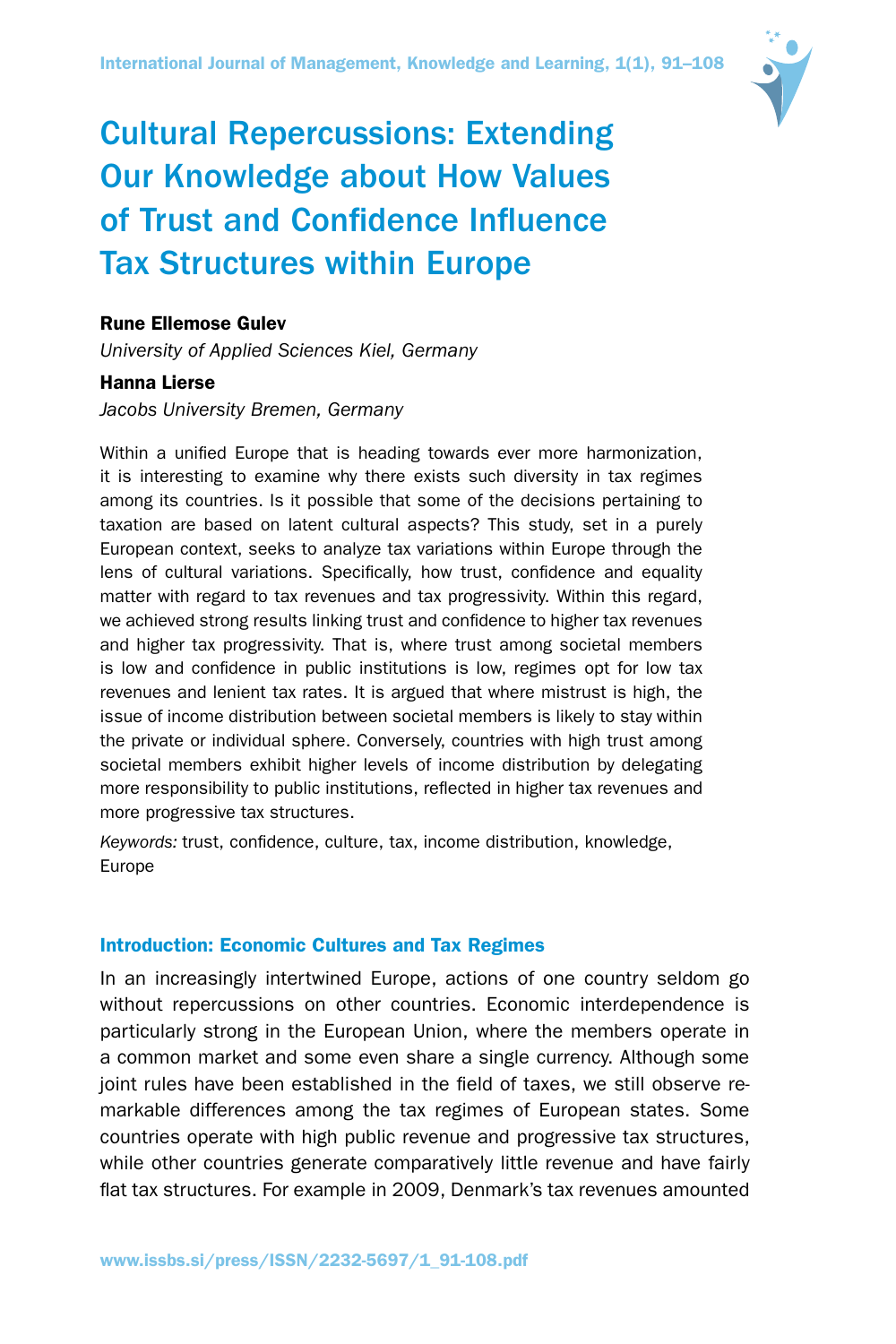to almost 50 percent of GDP whereas Ireland's only accounted for about 25 percent (OECD, 2010). This warrants a key question: why is there such diversity in tax regimes between EU countries?

A responsible answer to this question must address a multitude of aspects relating to the economic, historical and political makings of policy outcomes. However, one avenue that has been disregarded in this debate is the extent to which cultural bearings have an influence on tax regimes. One reason for the neglect is that culture is often considered an elusive term, which is difficult to be disentangled for empirical research (Guiso, Sapienza, & Zingales, 2006). This paper seeks to offset this deficit by exploring one avenue of cultural insight that helps explain why some countries opt for higher tax revenues and more progressive structures than others.

Specifically, it is the objective of this study to explore the role of the two cultural dimensions of social equality and trust for tax outcomes. We suggest that high trust and fairness norms lead to higher tax revenues and more progressive tax structures. While fairness considerations have received some attention as determinants of tax regimes (Plümper, Troeger, & Winner, 2009), aspects of trust and confidence remain comparatively unexplored. This surprises us as we consider the concept of trust pivotal for the functioning of a society. Many business and social activities are facilitated where trust is high as suspicion and time spent controlling them are lessened (Ariely, 2010, pp. 259). The willingness to contribute to common goals is likely to be undermined in societies with high mistrust: we suspect that people fear that others free-ride by avoiding taxes but nonetheless enjoy the public goods provided by the state. Moreover, if mistrust in political institutions such as the government or the parliament is high and they are regarded as opportunistic and budget maximizing bureaucrats, society is likely to be more reluctant to contribute to the functioning public institutions. Hence, in societies with constant suspicion, economic activity is likely to remain more in the individual and private sphere than being produced jointly through public institutions.

Linking this notion with tax regimes, our underlying premise is that higher levels of trust are correlated to higher levels of tax revenues. Societies that have faith that others contribute their fair share and that the tax contributions are being spent correctly are more willing to accept higher levels of public expenditure. Conversely, countries with low levels of trust and confidence among societal members will have less faith in the integrity of their societal counterparts and public institutions and are thus more reluctant to accept high tax margins.

If this holds true, cultural aspects have important ramifications for how governments should be addressing changes in their respective tax regimes. For instance, a proposed tax increase or the introduction of a more progres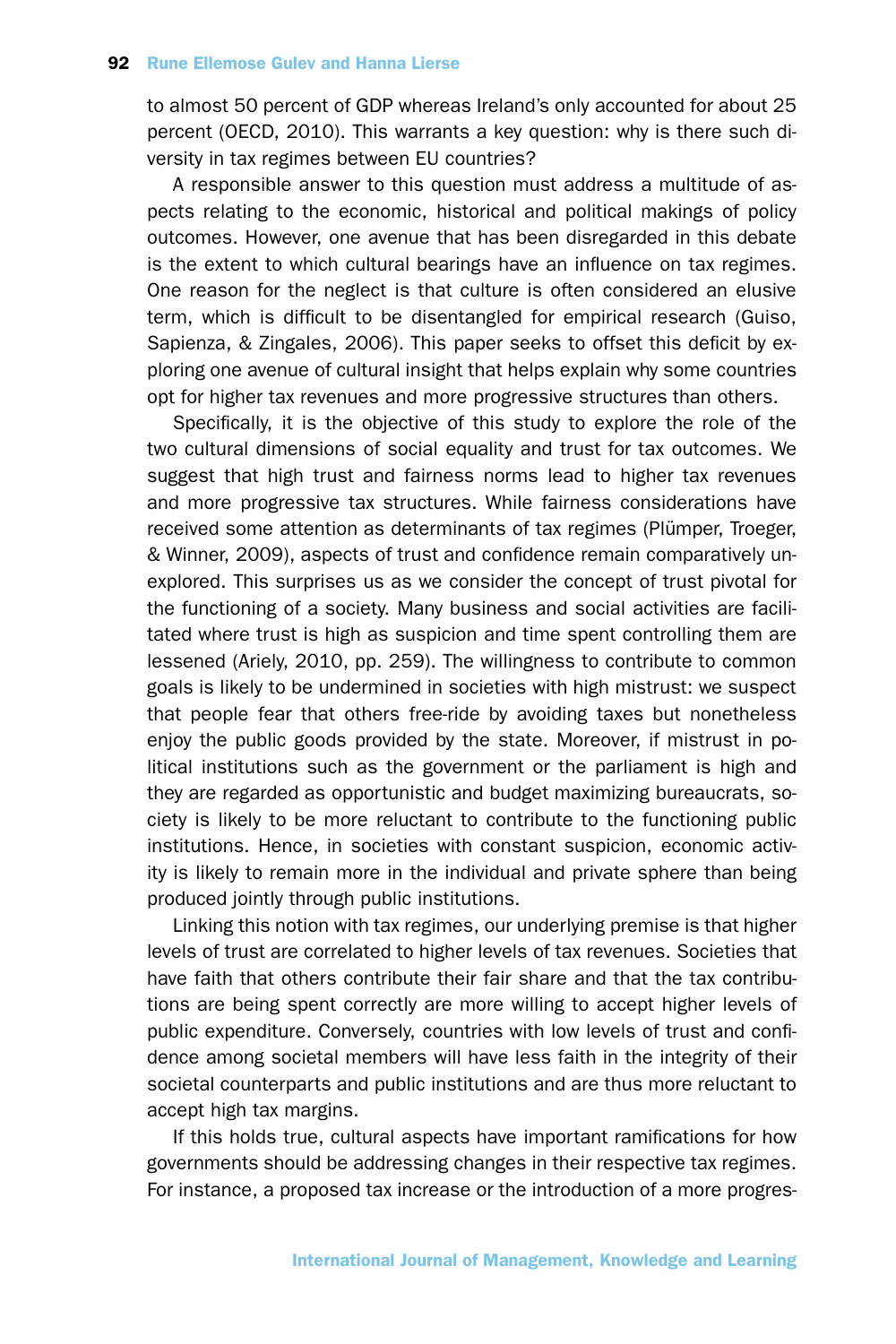sive structure in some countries may fail if not preceded by an attempt at ensuring trust and confidence among societal members first.

The empirical analysis has a European focus and is rooted in data from EU countries as well as Norway, Switzerland and Iceland. Data pertaining to cultural variation are taken from the European Values Study (2008) while the tax data stem from Eurostat (2011). Although the countries under investigation share historical roots, the variations are sufficiently large with regard to their cultural traits and their tax systems to conduct rank correlation tests.

#### Exploring the Theoretical Backdrop of Economic Culture and Taxes

The topic of economic culture is fairly new and yet highly arbitrary. Since Berger (1986) formally introduced the topic as an interdisciplinary phenomenon that addresses multiple social ideologies related to economics and business values within a national culture, several differing versions of economic culture have emerged. They all encompass the fundamental idea of economic culture, yet differ along concept, paradigm and operationalization of the phenomenon. As such, it must be noted that economic culture is as elusive a term as it is attractive. Yet, at an agreeable definition, and when used as an analytical tool, it serves as a powerful instrument to trace and understand the origins of many of our economic and institutional behaviours.

The cardinal benefit of utilizing economic culture as an analytical tool is to further the notion that economic behaviour has to be conceptualized in a cultural context (Gulev, 2006; Hofstede & Hofstede, 2005; Trompenaars & Hampden-Turner, 2004). Facts and output indicators reveal only little about economic behaviour; rather the economy is directed by interpretations and preferences that are determined by subtle meanings, personal justifications and the cognitive discourses that mould who we are and become (O'Donnell, 2000). A further benefit, which the current research relies on, is derived from country comparisons that economic cultural depictions yield. The determinants of the economy and their impact on taxation are not conducted through a uniform formula; economic manifestations are a product of a complex culture-specific formula particular to each country of analysis. Hence using economic culture as an analytical tool reminds us that each country has specific economic behaviours that can be traced back to cultural origins (Salacuse, 1999). Origins that, when understood, can help contextualize economic outcomes and allow for better utilization of societal efforts to work in accordance with desired competitiveness levels.

To work towards this goal we propose a singular classification of economic culture that depicts how our focus countries differ from each other along socio-economic tendencies. By no means is the following economic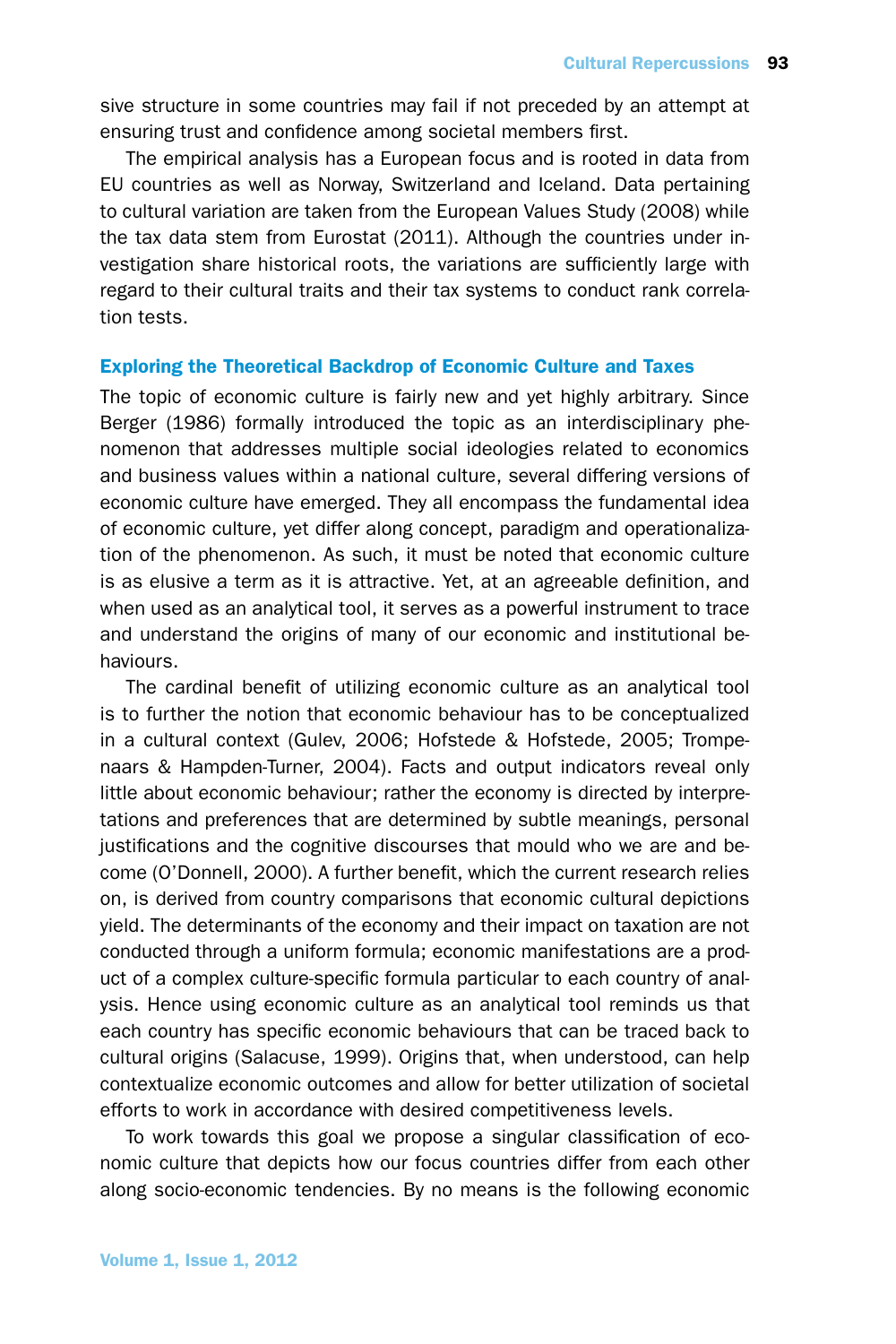cultural country portrayal complete; it serves only to elucidate some specific economic cultural traits that are inherent to each of the countries and that may bear latent repercussions to taxation.

## Trust, Confidence and Equality as Cultural Dimensions

Attempting to link cultural dimensions to variations in tax regimes requires digression away from mainstream cultural typologies. Accordingly, broad classifications of culture, e.g. individualism vs. collectivism, neutral vs. emotional, etc., (most notably those assembled by e. g. Hall, 1981; Hofstede, 2001, etc.) are, by their very nature of being broad, deemed inappropriate. Their generic construction, which made them hugely popular and utilized, lessens the validity with which they can be applied to specific analyses, such as those pertaining to taxation. Instead, we opt for cultural depictions that are exact and detailed towards unique expressions of behavioural differences. This means our economic cultural typologies are not primed for use in peripheral studies, but they serve to exactly examine the factors of analysis of the current study. This limited scope reduces the elusiveness of the cultural terms and increases the buoyancy of the emerging results (Gulev, 2009).

To gauge the extent to which our focus countries exhibit variations in behaviour relating to how tax policies should materialize, we utilize two sets of data from the European Values Study (EVS) (2008). The first set of EVS (2008) variables that tapped in to the core of the study, namely exploring levels of trust and confidence among societal members, consisted of the following indicators:

- The extent to which most people in society can be trusted vs. the feeling that you must be careful when dealing with people (v62). We theorize that high trust among societal members will permit and promote tax progressivity.
- The extent to which confidence is expressed in parliament (v211) and in the justice system (v218). For both these indicators, it is believed that confidence in the altruistic behaviour of national institutions will facilitate the willingness to support high tax structures and high tax progressivity.

The second set of EVS (2008) data dealt with peripheral cultural traits pertaining to equality that we suspected could also be linked to variations in taxation partiality:

• The extent to which equality with no underprivileged people and social class differences should be more important than personal freedom where the possibility to develop without hindrance is primarily encour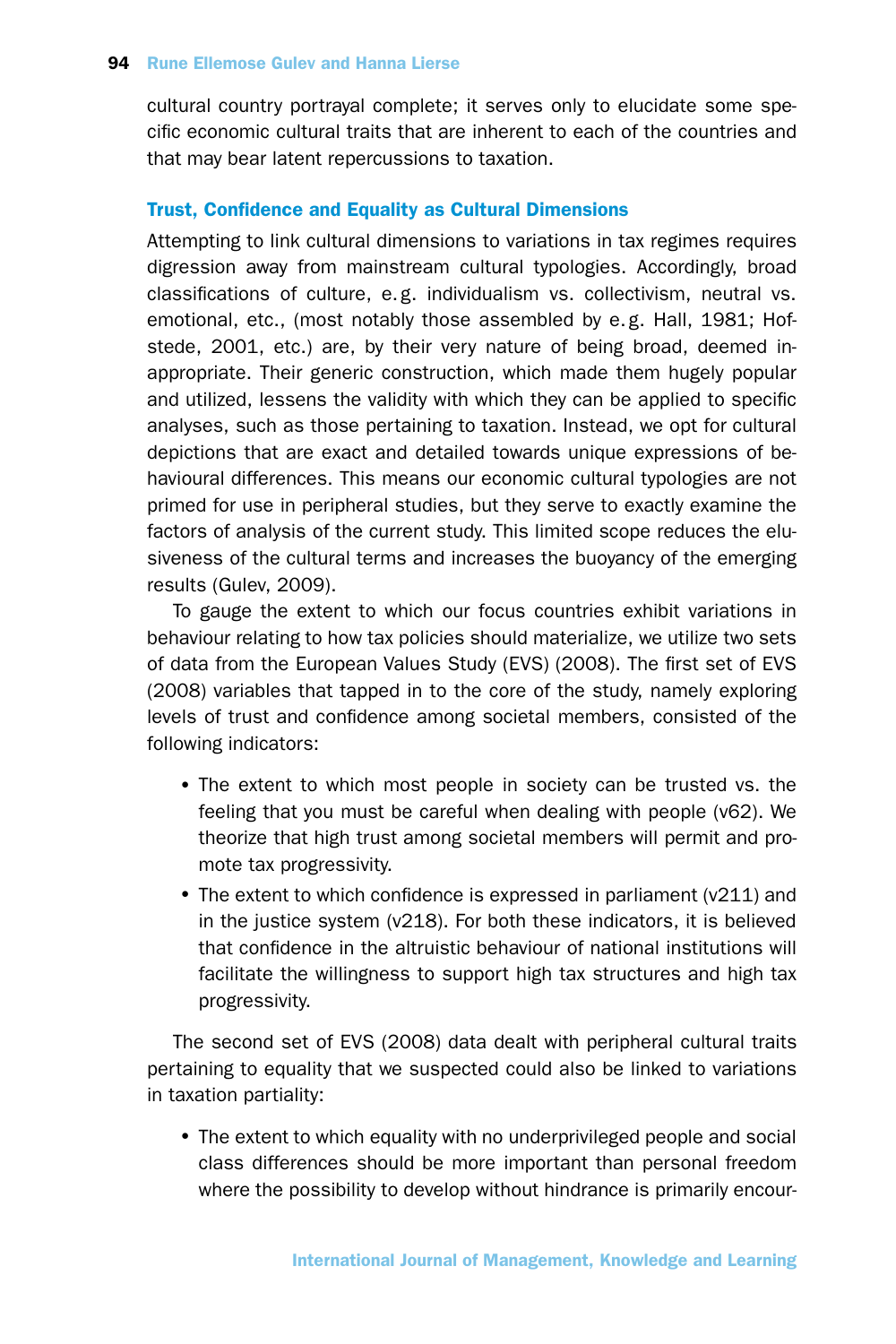aged (v192). Variations with regard to this response would help illuminate which cultures feel that equality is more important than individual freedom. We suspect this to be linked with taxation; those that voice high levels of equality should be more supportive of progressive tax structures.

- •The extent to which people feel that individuals should take more responsibility for providing for themselves vs. the state taking more responsibility for ensuring that everyone is provided for (v194). We hypothesize that support for individual responsibility would be biased towards less progressive tax structures.
- The extent to which people feel that competition is good as it stimulates people to work hard and develop new ideas vs. the notion that competition is harmful and brings out the worst in people (v196). It is theorized that groups of people belonging to the thought-line that competition is good and promotes hard work in people will support more lenient tax structures.
- The extent to which incomes should be made more equal vs. greater incentive for individual effort (v198). We speculate that populaces with inclinations towards income equality, will voice greater support for high tax revenues and tax progressivity.

## *Determinant of Tax Outcomes*

With the liberalisation of capital markets, scholars predicted a 'race-to-thebottom' in taxes (Zodrow & Mieszkowski, 1986). The models on tax competition are based on the idea that two countries share the same international capital base and thus compete for attracting investments. As investments are cost-sensitive and capital can freely move across borders, governments engage in competitive tax cuts (for an overview see Wilson, 1999; Genschel & Schwarz, 2011). As the two states do not cooperate by, for example, setting a common minimum tax rate, the competition results in a race-tothe-bottom where each state attempts to undercut the other one's tax rate. In equilibrium, tax revenue and capital tax rates are lower than they would be without international competition. Scholars therefore initially predicted that tax policies would converge around one single tax model (Steinmo, 1994). Accordingly, high tax revenues and progressive tax systems, it was assumed, were not sustainable in the global economy (Rodrik, 1997).

In reality, tax convergence including the race-to-the-bottom is less evident. Certainly, the top personal and corporate income tax rates of many European countries have been on the decline since the mid-1980s. For example, in Germany and the United Kingdom the top rates on personal income dropped from 56 and 60 percent in 1981 to 45 and 35 percent in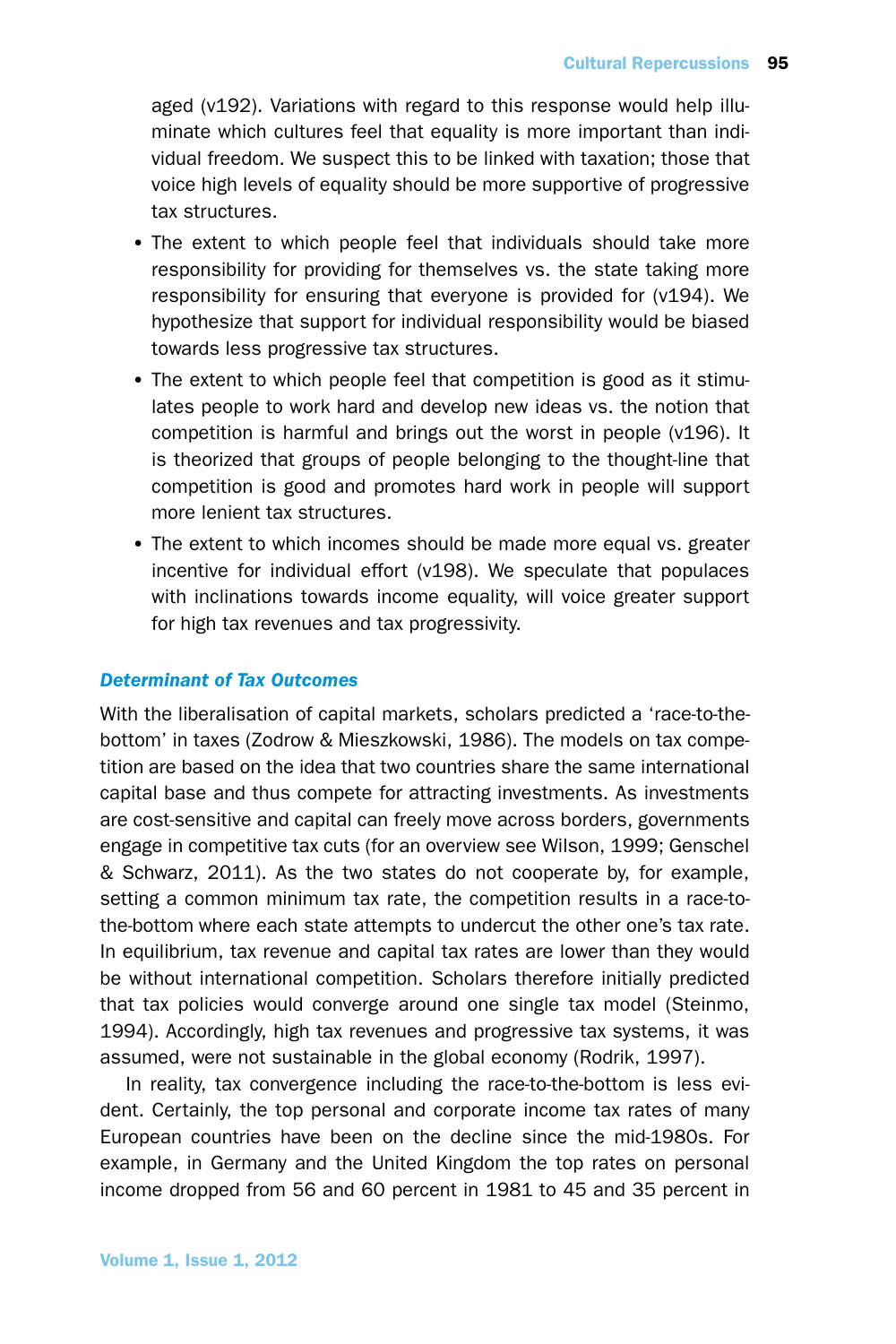2010, respectively (OECD, 2011). Yet, tax revenues have, if anything, risen since then. Moreover, European countries still have different tax regimes: while some such as Sweden and Denmark have relatively high tax revenues and progressive tax structures, others such as Latvia and Romania have less redistributive tax systems.

Scholars traditionally highlight the role of path dependence, domestic institutions and labour organisation to explain differences in tax outcome (Basinger & Hallerberg, 2004; Garrett and Mitchell, 2001; Lierse & Seelkopf, 2011). More recently, they have also referred to arguments of fairness and political cultures that affect the size and the structure of taxes (Koenig and Wegener, 2010; Lockhart, 2003; Nerré, 2008). For instance, Lockhart (2003) shows how societal characteristics shape tax revenues by focusing on the concept of political culture. The political cultures of the United States and Sweden differ sharply: the former is predominantly individualistic, while Sweden is more egalitarian and hierarchical, which is reflected in their tax regimes (Lockhart, 2003, p. 379):

Societies' tax regimes offer clear indices of their predominant political orientations. A society that practices modest tax extraction will inevitably produce less active and extensive public institutions than a society with a higher level of extraction. Accordingly, the former will leave more responsibilities in private hands (those of individuals, families, charities, and businesses), whereas the latter will realize a broader range of social objectives through public programs.

Lockhart suggests that different cultural traits based on individualism versus collectivism determine the extent to which a society raises taxes and provides public goods. We argue that his focus on individualism neglects the important aspect of trust: the underlying logic of our argument is that voters generally prefer a low tax burden, but they also enjoy high levels of government spending. The trade-off between the two is influenced by the level of trust within a society. Trust and confidence contribute to the level of taxes in a twofold manner: first, trust within society as such means that people believe that everyone pays their taxes. If however, many people cheat on their taxes and nonetheless receive the benefits of publicly provided goods, then the social acceptance of paying the full amount is likely to decline leading to lower levels of tax revenue. Second, confidence in the political system is likely to positively contribute to the amount of tax revenue raised. If the public institutions and the politicians are regarded as opportunistic revenuemaximizers who do not act to the benefit of the public, then the probability is low that a party favouring a strong government based on high taxes will find high public support. Overall, societal trust is therefore expected to be positively correlated with the demand for public goods and tax revenue.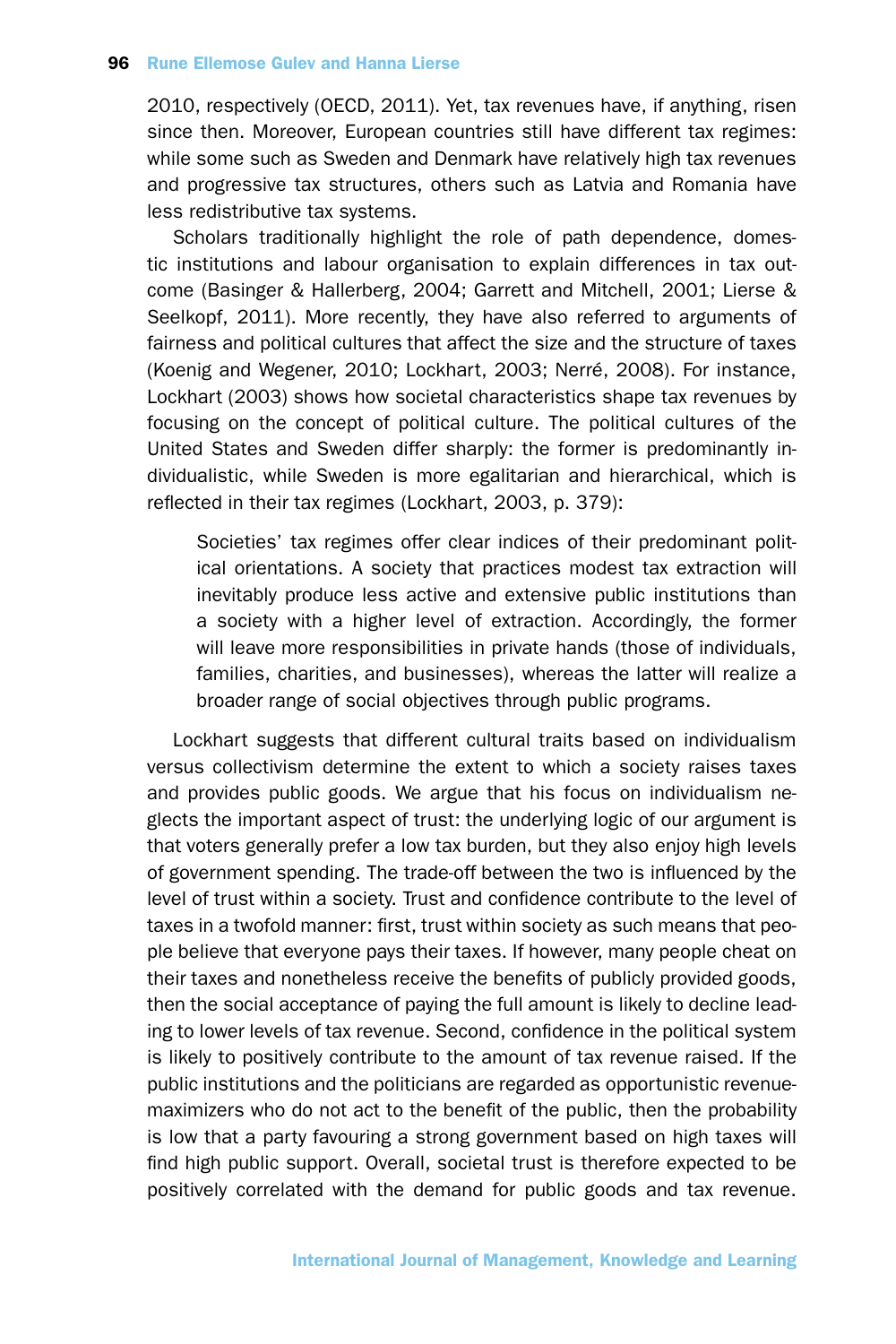Some studies have also investigated the role of equity norms on the tax structure and the way in which the tax burden is distributed between different societal groups. For instance, Plümper et al. (2009) look at capital rates and investigate how fairness norms in terms of capital-labour equity, determine a country's response to international tax competition. Their main argument is that voters are concerned about a 'fair' distribution of tax burdens, and reduce government support when the difference between effective tax rates on labour and capital becomes too big. In their study they find the effect of fairness norms significant and positively related to capital taxes.

The main argument of the debate on fairness norms stems from the horizontal and vertical equity theorem of public finances (Musgrave, 1959). The former states that the same income, also if generated from different sources, should be taxed at a uniform rate. This means that, no matter whether I receive a certain income from capital returns or from a salary, it should be taxed at the same rate. In contrast, the vertical equity theorem postulates that people with a greater ability to pay taxes should pay more. If the wealthy do not only pay a higher proportion but an increasing proportion, then we refer to a progressive tax system, which is often associated with more egalitarian societies as it enhances the redistribution of income. Hence, we should expect that societies with more egalitarian values, tend to have more progressive tax systems.

While equity norms are not necessarily related to the amount of taxes raised, they are likely to affect the tax structure and the degree of progressivity and income distribution of a society. In sum, we expect different degrees of trust and equality norms to generate differences in the tax system as regards the overall level as well as the structure due to different preferences for public good provision and income distribution.

The data for exhibiting tax variations in Europe are gathered from the European Tax Statistics (European Commission, 2011) and the World Competitiveness Yearbook (2010). We chose major indices such as the tax revenue and public expenditure as a percent of GDP to evaluate the overall amount of public expenditure (see Table 2). With regard to the tax rates, we included measures of the top personal and corporate income tax rate, we opted for the top marginal rates as they better reflect the progressivity of a tax system. Moreover, we include a measure to distinguish between the effective tax rate on capital and labour to evaluate whether different equity norms correlate with how the tax burden is distributed. However, as top tax rates can be arbitrary measures for progressivity, we further selected three indicators to better account for actual income distribution within the European countries. The Gini coefficient measures the inequality of income distribution, where a value of 0 expresses total equality and a value of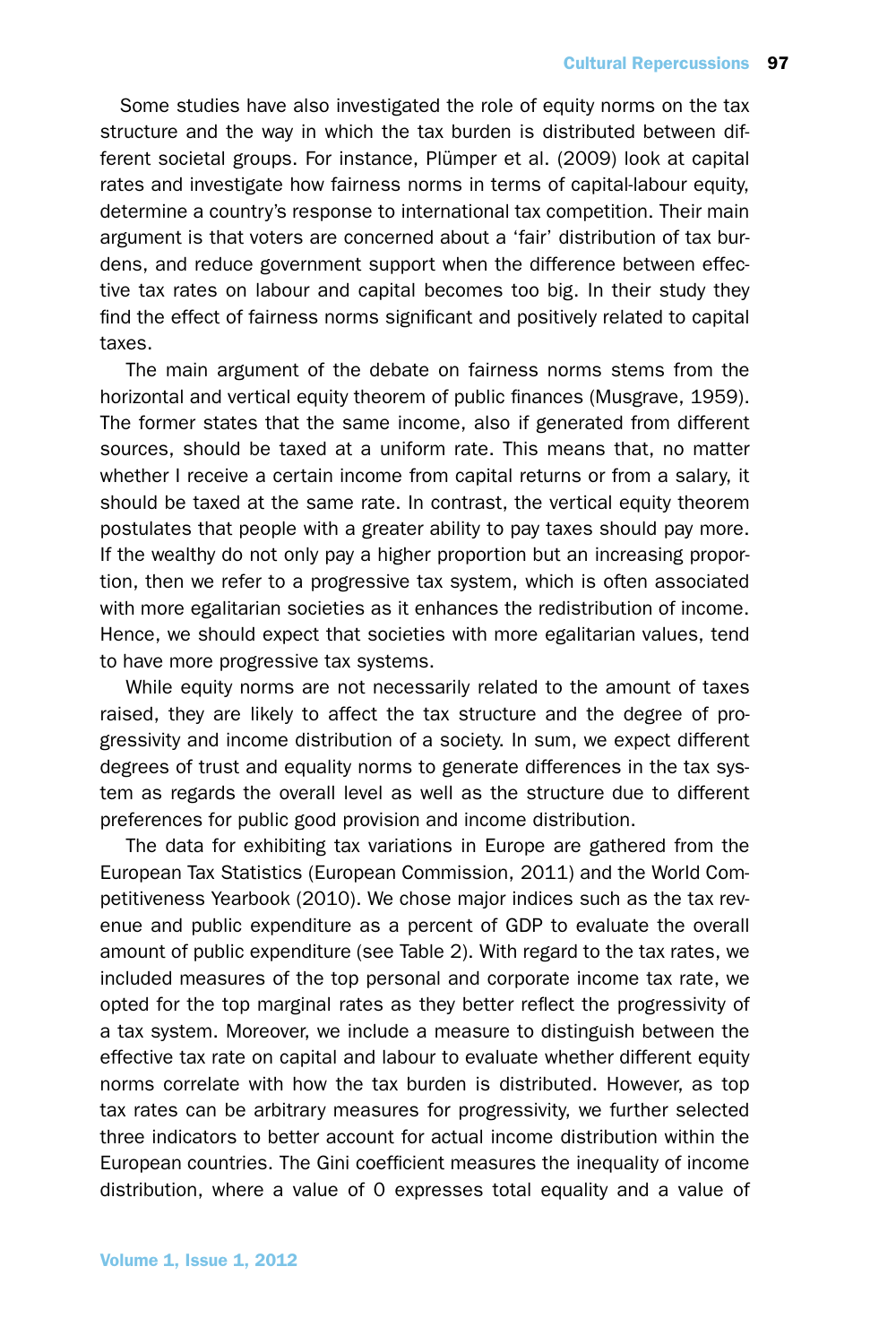#### **98 Rune Ellemose Gulev and Hanna Lierse**

100 maximal inequality. The final two indicators assess the percentage of household incomes that goes to the highest and lowest ten percent of households within a country. The more the highest and less the lowest ten percent have of the total income, the higher is the income inequality. In sum, these measures provide information on the extensiveness and the set-up of tax systems as well as the income distribution of a country. They therefore serve as representative indicators to capture and compare the level as well as the structure of taxes between countries, and can be linked to the cultural dimensions of trust and equity norms developed in the previous section.

#### Methodological Aspects of the Study

In the previous section, we outlined how culture is likely to affect tax outcomes in the European Union. We argued that the two cultural dimensions of trust and equality norms are likely to generate differences in the tax system as regards the overall revenue generated by taxes and the way the tax burden is distributed. In the following we briefly described the methodology which we adopted to derive a conclusion about our stated hypotheses about the relationship between culture and tax structures.

The data for economic culture and taxation structures are differentiated along an important dimension. While the scores for taxation differences are taken directly from European Tax Statistics (European Commission, 2011) and the World Competitiveness Yearbook (2010), the scores for economic culture are weighted results taken from multiple sources based on unprocessed EVS data. This occurs because the EVS does not provide ultimate scores, but leaves the data in its raw form. Accordingly, the data had to be transformed into useable scores that are compatible with the former two sets of data. For each EVS data set, this was accomplished by measuring the EVS ordinal datasets on weighted bipolar scales; the more one set of results gravitated towards one extreme, the less it could consequently gravitate towards the other. This method was kept uniform for all the EVS datasets and resulted in two indicators dealing specifically with trust and confidence, and four indicators dealing with tangential cultural traits suspected to influence tax structures.

The use of bipolar cultural descriptions is a controversial method of depicting cultural variances. On the one hand, its linearity nicely represents diversity in cultures and, by viewing contrasting characteristics, amplifies the significance and meaning of each culture. Yet, on the other hand, its typology constrains the outcomes to the scale's two-dimensional extremities and operates under the implied assumption that the more a culture is biased towards one extreme, the less it may gravitate towards the other (Trompenaars & Woolliams, 2003, p. 5). Although, the latter is true and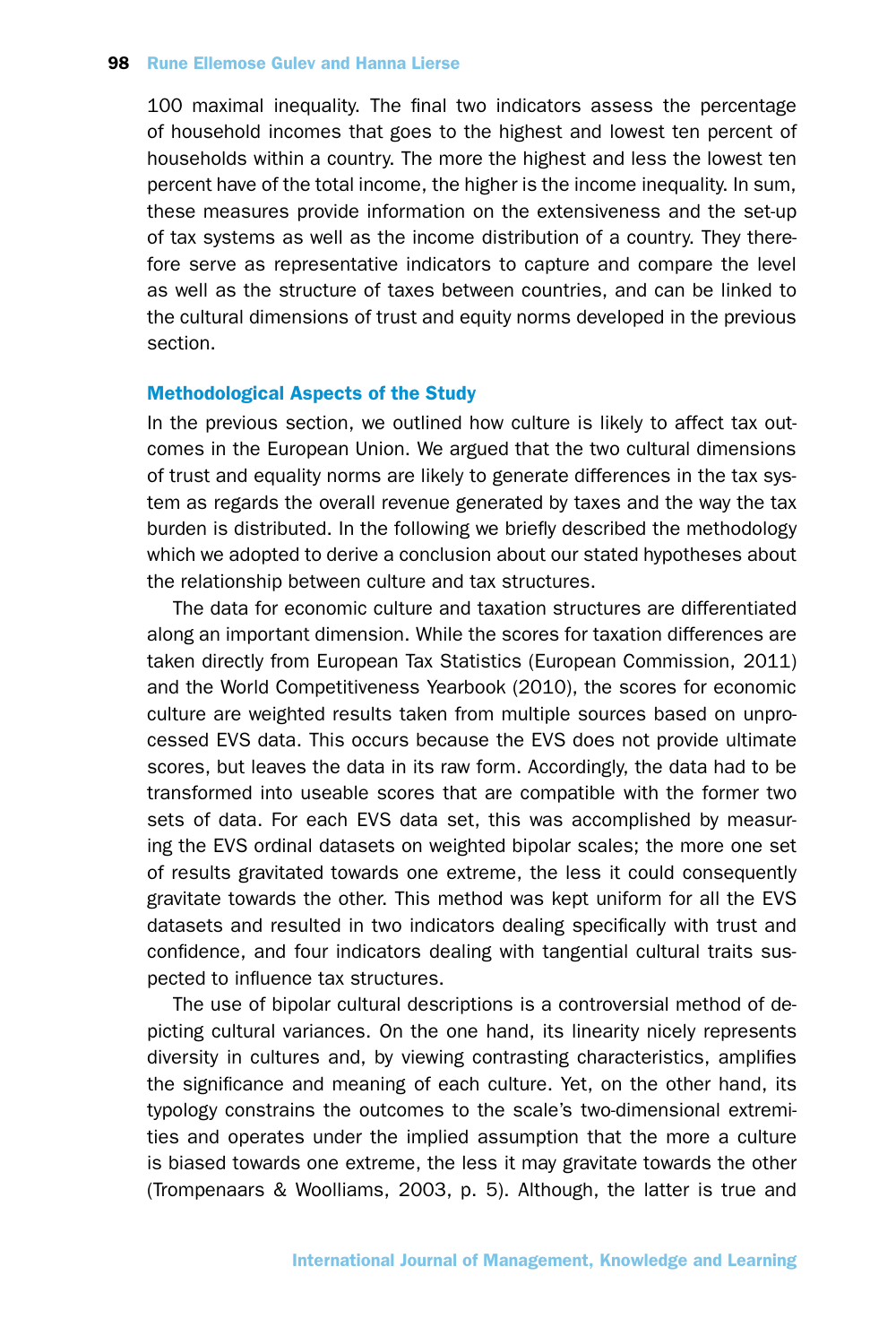its ramifications must be respected, the current research lends support to the methodology of bipolarizing cultures, as it allows for cultural discrepancies to emerge between countries in a panoramic and controllable manner, albeit noted, at the risk of encouraging potentially stereotypical generalizations. Furthermore, the seven economic culture indicators are innately contrasting. Therefore, a bipolar scale is a logical instrument to use, as an indication towards one extremity necessitates a departure from the other extremity.

To test the strength of the correlations between our cultural determinants and taxation structures, we conducted cross-lateral Spearman rank correlation tests fitted with confidence intervals for 28 data set samples to verify if significant correlations exist. This involved a large number of tests (altogether 166 separate correlation tests, of which 70 are included in this study) which were conducted through a statistical correlation machine that calculated the Spearman rank correlation coefficient (*ρ*) as:

$$
\rho = \frac{\sum_{i=1}^{n} R(x_i)R(y_i) - n\left(\frac{n+1}{2}\right)^2}{\left(\sum_{i=1}^{n} R(x_i)^2 - n\left(\frac{n+1}{2}\right)^2\right)^{0.5} \left(\sum_{i=1}^{n} R(y_i)^2 - n\left(\frac{n+1}{2}\right)^2\right)^{0.5}},
$$
\n(1)

where *R*(*x*) and *R*(*y*) are the ranks of a pair of variables (*x* and *y*) each containing *n* (28) observations.

## **Results**

Table 1 provides results pertaining to the rank order of each country in relation to each of the seven cultural dimensions tailor made for this study. As can be seen from the rank orders, for the four first cultural dimensions there is little geographical consistency; sometimes Nordic countries rank as most agreeing with the statements, sometimes Latin European or Central and Eastern European countries agree most with the statements. Further, countries that are often considered culturally similar (e. g. Spain and Portugal or Norway and Sweden) seem to be spread out dissimilarly over a large span. Such discrepancies are less apparent for the final three cultural dimensions that make up the core of this study. For trust and confidence in society and societal institutions, we notice a predilection of Nordic countries to be grouped together and agreeing most with the statements. Latin European and other continental countries score fairly neutrally, while Central and Eastern European countries typically tended to agree least with these statements.

Table 2 reveals the correlations that emerged between our cultural determinants and our tax and distribution variables. The results indicate a variety of meaningful correlations. Starting with culture's connection with tax rev-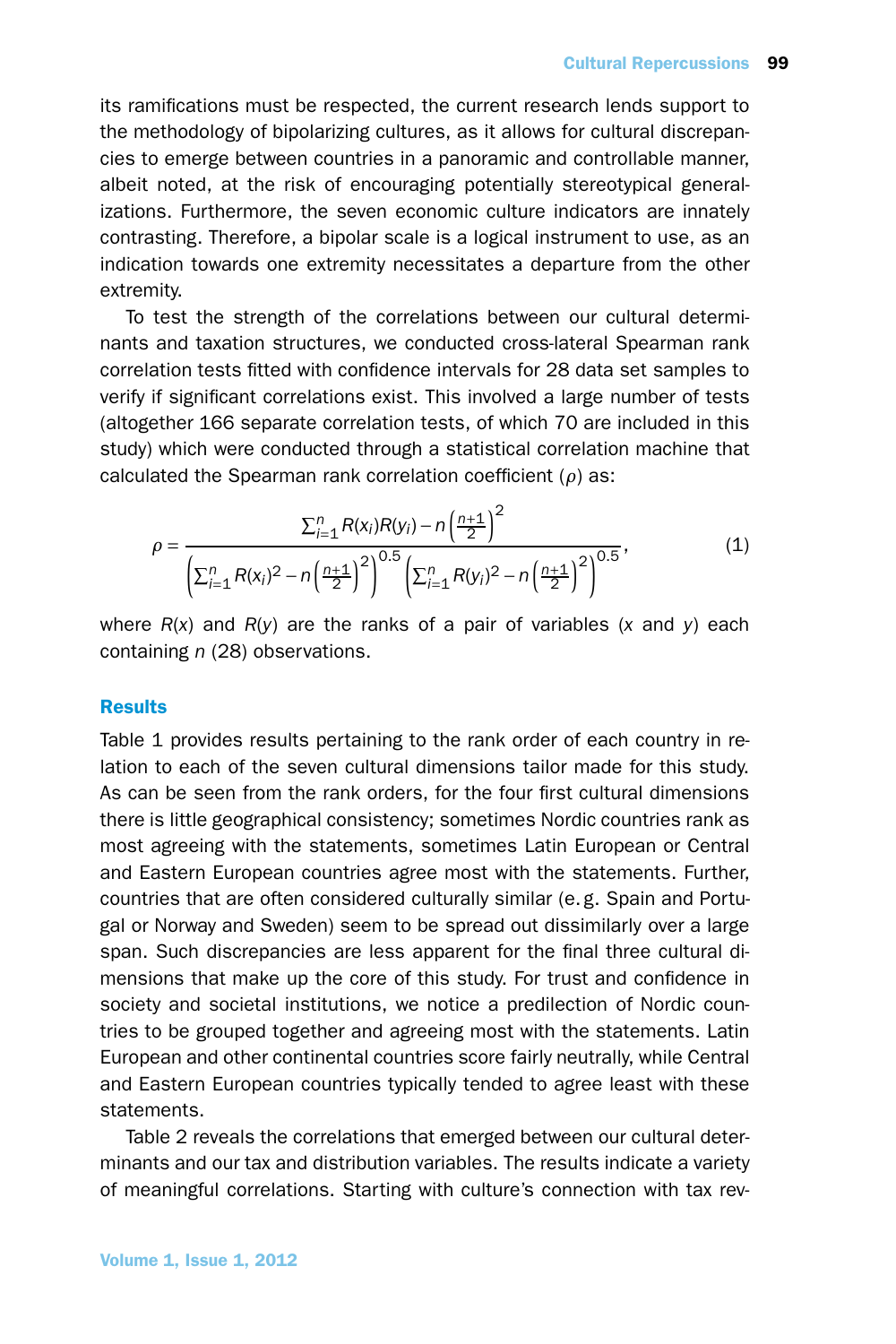### 100 Rune Ellemose Gulev and Hanna Lierse

| (1)                                            | (2)            | (3)            | (4)            | (5)                    | (6)       | (7)       |  |  |  |  |  |
|------------------------------------------------|----------------|----------------|----------------|------------------------|-----------|-----------|--|--|--|--|--|
| Countries that agree most with this statement  |                |                |                |                        |           |           |  |  |  |  |  |
| <b>SE</b>                                      | <b>RO</b>      | <b>FR</b>      | AT             | DK                     | DK        | DK        |  |  |  |  |  |
| <b>RO</b>                                      | UK             | ES             | SI             | <b>NO</b>              | LU        | NO        |  |  |  |  |  |
| DK                                             | SW             | BG             | <b>RO</b>      | <b>SE</b>              | <b>NO</b> | FI        |  |  |  |  |  |
| <b>NL</b>                                      | <b>SE</b>      | BE             | DE             | F1                     | SW        | SW        |  |  |  |  |  |
| $\mathsf{Fl}$                                  | DE             | <b>NL</b>      | EL             | <b>NL</b>              | <b>SE</b> | LU        |  |  |  |  |  |
| <b>NO</b>                                      | IE             | LU             | F1             | SW                     | SK        | IC        |  |  |  |  |  |
| $\mathsf{SI}$                                  | AT             | F1             | HU             | IC                     | ES        | <b>SE</b> |  |  |  |  |  |
| PL                                             | PT             | LT             | SW             | UK                     | <b>NL</b> | AT        |  |  |  |  |  |
| UK                                             | LU             | EL.            | CZ             | DE                     | IE        | FR        |  |  |  |  |  |
| EE                                             | F1             | PL             | <b>SE</b>      | IE                     | SI        | EE        |  |  |  |  |  |
| EL                                             | FR             | IT             | PT             | AT                     | FR        | UK        |  |  |  |  |  |
| ES                                             | CZ             | PT             | ES             | BE                     | F1        | <b>NL</b> |  |  |  |  |  |
| LT                                             | SK             | HU             | SK             | BG                     | IC        | DE        |  |  |  |  |  |
| HU                                             | DK             | AT             | <b>FR</b>      | EE                     | <b>BE</b> | BE        |  |  |  |  |  |
| SK                                             | <b>NL</b>      | DK             | IE             | ES                     | BG        | BG        |  |  |  |  |  |
| LV                                             | LT             | EE             | PL             | $\mathsf{I}\mathsf{T}$ | PT        | IE        |  |  |  |  |  |
| IE                                             | N <sub>O</sub> | IE             | IC             | CZ                     | DE        | EL        |  |  |  |  |  |
| LU                                             | IC             | CZ             | UK             | LT                     | IT        | PT        |  |  |  |  |  |
| IC                                             | BE             | $\mathsf{SI}$  | LT             | LU                     | AT        | SI        |  |  |  |  |  |
| BE                                             | <b>BG</b>      | LV             | BE             | PL                     | EL        | LV        |  |  |  |  |  |
| BG                                             | EE             | SW             | BG             | <b>FR</b>              | EE        | ES        |  |  |  |  |  |
| AT                                             | PL             | UK             | N <sub>O</sub> | LV                     | UK        | PL        |  |  |  |  |  |
| FR                                             | SI             | <b>SE</b>      | <b>NL</b>      | $\mathsf{SI}$          | <b>RO</b> | <b>RO</b> |  |  |  |  |  |
| IT                                             | HU             | SK             | EE             | EL                     | LT        | HU        |  |  |  |  |  |
| DE                                             | EL.            | DE             | IT             | HU                     | HU        | $\sf IT$  |  |  |  |  |  |
| SW                                             | LV             | N <sub>O</sub> | LU             | PT                     | PL        | CZ        |  |  |  |  |  |
| CZ                                             | ES             | IC             | LV             | <b>RO</b>              | LV        | SK        |  |  |  |  |  |
| PT                                             | IT             | <b>RO</b>      | DK             | SK                     | CZ        | LT        |  |  |  |  |  |
| Countries that agree least with this statement |                |                |                |                        |           |           |  |  |  |  |  |

Table 1 Cultural Manifestations of Our Focus Countries

Notes Column headings are as follows: (1) Equality is more important than freedom, (2) The individual should take more responsibility, (3) Competition is harmful, (4) Incomes should be made more equal, (5) Most people in society can be trusted, (6) Do you have confidence in Parliament? (7) Do you have confidence in the justice system? Abbreviations: AT – Austria, BE – Belgium, BG – Bulgaria, CZ – Czech Republic, DE – Germany, DK – Denmark, EE – Estonia, EL – Greece, ES – Spain, FI – Finland, FR – France, HU – Hungary, IC – Iceland, IE – Ireland, IT – Italy, LT – Lithuania, LU – Luxembourg, LV – Latvia, NL – Netherlands, NO – Norway, PL – Poland, PT – Portugal, RO – Romania, SE – Sweden, SI – Slovenia, SK – Slovakia, SW – Switzerland, UK – United Kingdom. Own creation based on EVS (2008) data.

enues as a percentage of GDP, we notice two highly significant correlations at the 99% confidence interval. The first relates to 'Trust in society' (0.481)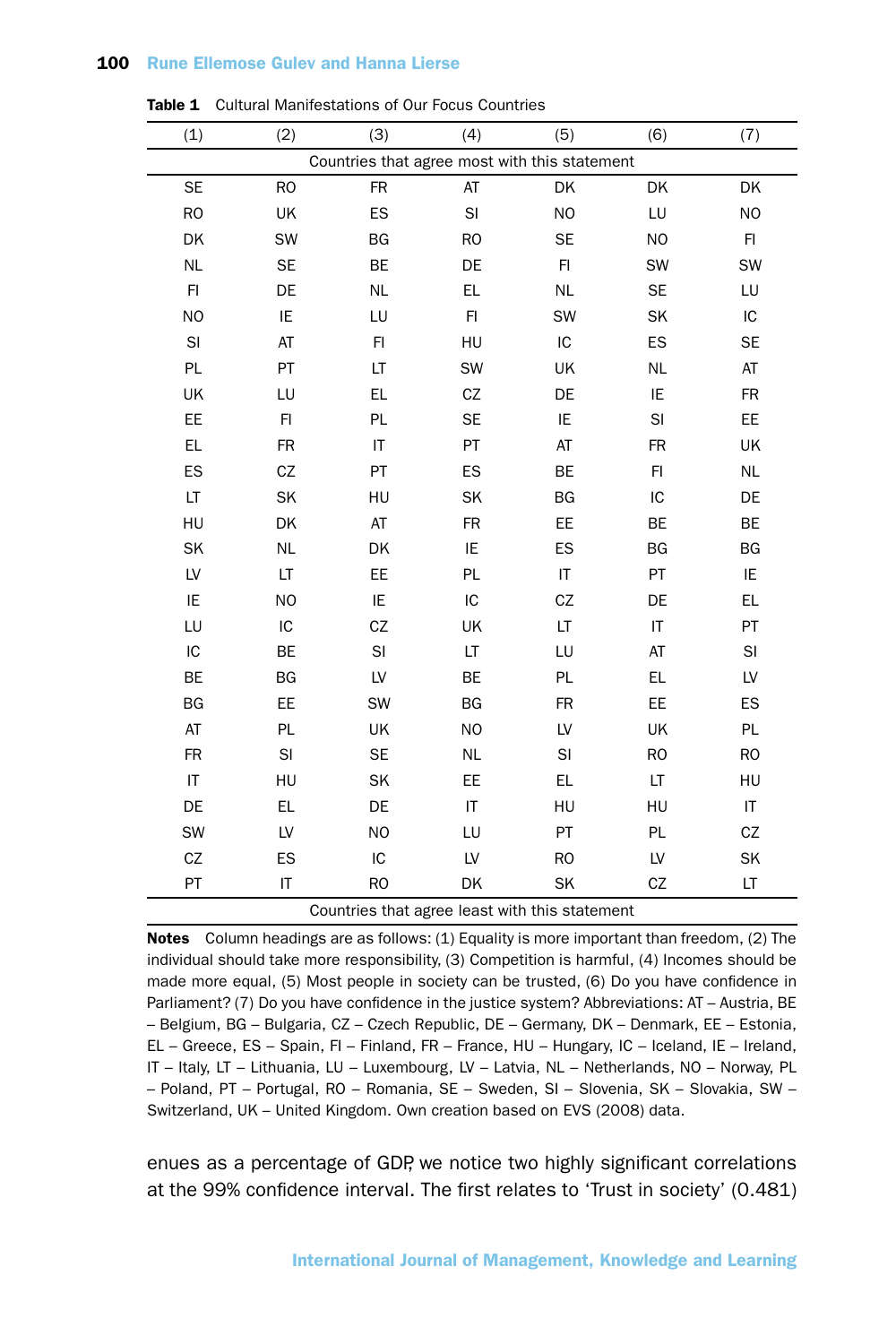| As % of GDP                                           |                 | Tax Rates      |                 |                  |          |           | Income Distribution |          |           |  |  |  |  |
|-------------------------------------------------------|-----------------|----------------|-----------------|------------------|----------|-----------|---------------------|----------|-----------|--|--|--|--|
| (1)                                                   | (2)             | (3)            | (4)             | (5)              | (6)      | (7)       | (8)                 | (9)      | (10)      |  |  |  |  |
| Equality is more important than freedom (0192)        |                 |                |                 |                  |          |           |                     |          |           |  |  |  |  |
| $-0.100$                                              | 0.170           | $-0.142$       | 0.071           | $-0.120$         | 0.117    | $-0.064$  | 0.227               | 0.030    | 0.188     |  |  |  |  |
| The individual should take more responsibility (0194) |                 |                |                 |                  |          |           |                     |          |           |  |  |  |  |
| $-0.083$                                              | $-0.021$        | $-0.218$       | $-0.074$        | $-0.336* -0.156$ |          | $-0.208$  | 0.182               | $-0.117$ | 0.173     |  |  |  |  |
| Competition is harmful (Q196)                         |                 |                |                 |                  |          |           |                     |          |           |  |  |  |  |
| 0.148                                                 | $-0.215$        | 0.208          | 0.291           | $-0.154$         | 0.195    | 0.049     | 0.279               | 0.010    | 0.248     |  |  |  |  |
| Incomes should be made more equal (Q198)              |                 |                |                 |                  |          |           |                     |          |           |  |  |  |  |
| $-0.027$                                              | $-0.056$        | 0.120          | $-0.165$        | $-0.261$         | $-0.011$ | $-0.031$  | $-0.138$            | 0.246    | $-0.173$  |  |  |  |  |
| Most people in society can be trusted (062)           |                 |                |                 |                  |          |           |                     |          |           |  |  |  |  |
| $0.481*$                                              | $0.369*$        | $0.676**0.227$ |                 | $0.390*$         | $0.338*$ | $0.387*$  | $-0.322$            | 0.069    | $-0.286$  |  |  |  |  |
| Confidence in Parliament (0211)                       |                 |                |                 |                  |          |           |                     |          |           |  |  |  |  |
| 0.305                                                 | 0.147           | $0.518**0.342$ |                 | 0.290            | 0.034    | $0.398*$  | $-0.364*$           | 0.083    | $-0.396*$ |  |  |  |  |
| Confidence in justice system (0218)                   |                 |                |                 |                  |          |           |                     |          |           |  |  |  |  |
|                                                       | $0.516**0.374*$ |                | $0.595**0.357*$ | $0.437*$         | 0.221    | $0.491**$ | $-0.313$            | 0.186    | $-0.271$  |  |  |  |  |

Table 2 Correlations between Cultural Determinants and Tax/Income Indicators

Notes Column headings are as follows: (1) tax revenue, (2) expenditure, (3) top personal income, (4) corporate income, (5) consumption, (6) labor, (7) capital, (8) Gini index, (9) income of lowest 10%, (10) Income of highest 10%. *N =* 28, \**p <* 0.05, \*\**p <* 0.01. Own creation based on Spearman Rank Correlation tests.

and the second to 'Confidence in justice systems' (0.516). As the inclination for both trust and confidence increases, we notice an increase in the amount of tax revenue collected. At the 95% confidence interval, we notice the same trend with regard to public expenditure. As the inclination of people in a society is to have high levels of trust in each other, and confidence in the justice system, public expenditure levels increase (0.369 and 0.374, respectively).

Concerning 'Personal top income tax rates,' we achieve highly significant correlations with 'Trust in society' (0.676) and our two confidence parameters: 'Confidence in parliament' (0.518) and 'Confidence in the justice system' (0.595). Seen collectively, as these three cultural parameters increase, personal income tax rates become higher. Or seen reversely, as trust and confidence in national institutions diminishes, so do the top marginal levels of personal taxation rates.

Consumption tax rates achieve significant correlations with three cultural parameters: the feeling that the 'State should take more responsibility' (–0.336), 'Trust in society' (0.390) and 'Confidence in justice systems' (0.437). For the latter two, increases in trust and confidence again positively correlate to progressive tax rates. Labour and capital tax rates were theorized to exhibit strong positive correlations with culture. Along the cultural dimensions 'Trust in society,' such significant correlations were achieved (0.338 and 0.387, respectively). For capital tax rates, we also observed significant positive correlations for 'Confidence in parliament' (0.398) and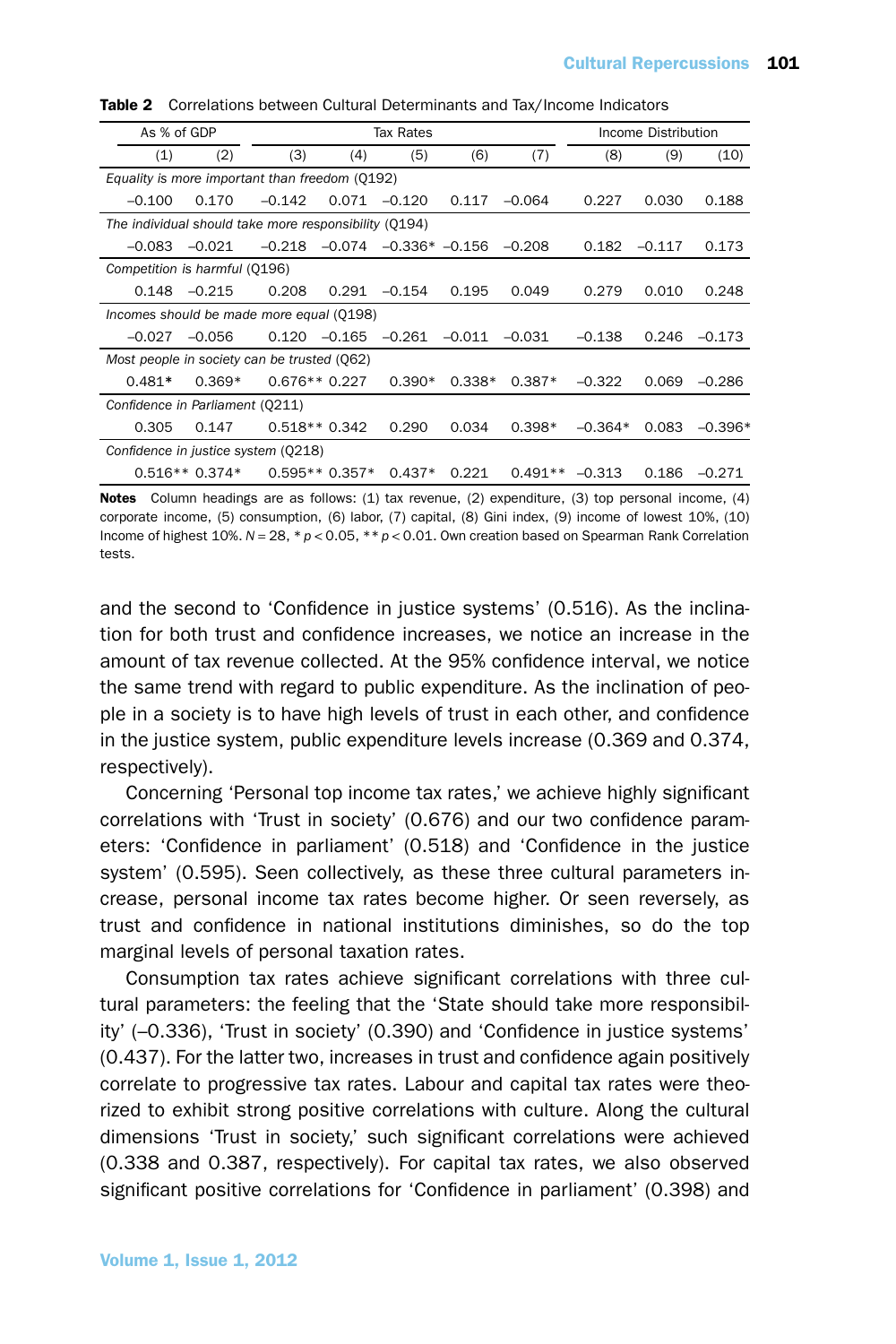a highly significant positive correlation for 'Confidence in justice systems' (0.491).

Finally, concerning income distribution, it is important to interpret the results carefully. The significant negative correlations achieved for the 'Gini Index' and 'Confidence in Parliament' (–0.364) and the negative correlation achieved for 'Income of highest 10%' and 'Confidence in Parliament' (– 0.396) concur with the positive trends we have observed thus far for trust and confidence. A high Gini score, and a high 'Income of highest 10%' score, indicate inequality. Thus, where confidence and trust is high, we notice less inequality in income distribution.

Besides the correlations that achieved significance, several noteworthy results pertaining to failed or insignificant correlations emerged, that are equally noteworthy to highlight. Predominantly, the scores achieved along the cultural parameter 'Incomes should be made more equal' across all topics related to tax structures were insignificant. The reasons for the failure of this seemingly strong connection to tax are discussed later. Equally important to note from the table is the direction of the correlations under the three categories of 'Income distribution.' Albeit the majority of correlations being insignificant, it is difficult not to notice the overwhelming amount of negative correlations connected with the 'Gini Index' and 'Income of the highest 10%' and the positive correlations connected with 'Income of the lowest 10%.' For all three, these correlations indicate that where trust and confidence is voiced as important, income distribution reflects more equal allocations.

## Discussion of the Results

The results of our empirical analysis reveal significant correlations between culture and income distribution. Surprisingly, the indicators for equity norms mostly rendered trivial results, whereas trust and confidence results produced very significant correlations for many areas of taxation. Trust is not only crucial for the level of tax revenue and expenditure levels but also for inequality and income distribution. In the following we discuss the linkage of the two categories of trust and equality with regard to variations in tax systems.

Pertaining to the former, we expected that societal trust would be positively correlated with tax revenue as societal acceptance of paying taxes and the confidence towards political institutions would increase. The hypothesis can be confirmed at a 0.01 level of significance for 'Trust in society' (0.481) and 'Confidence in the Justice System' (0.516). It shows that societies with high levels of trust such as the Nordic countries also tend to have high tax revenues. Certainly, we do not claim that trust directly causes high tax revenues but the evidence shows that there is a significant linkage between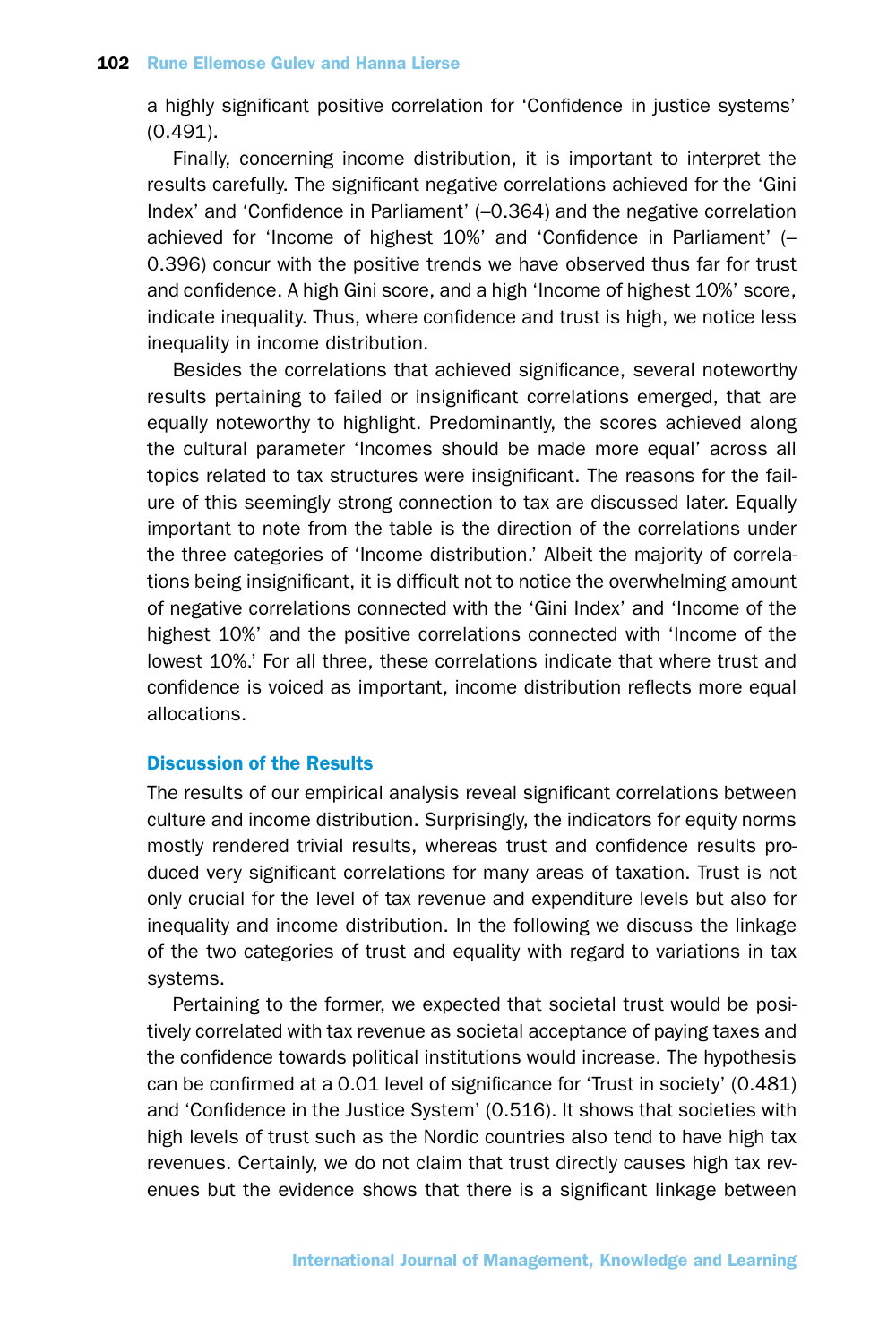the two. Our theoretical argument elucidated the reasons for this: although people favour both low taxes and high government spending, the provision of common goods and institutions is facilitated by societal trust.

The results demonstrate that trust and confidence matter beyond what we had expected. High levels are not only related to more public revenue but also to higher tax rates in general. Although the correlations of our trust and confidence indicators are particularly strong with the top personal income and capital tax rate, its importance is not restricted to direct taxes. Also the consumption tax rate is positively correlated. The evidence suggests that trust is generally associated with higher tax rates, which is not surprising as trust is correlated with higher tax revenues: those states that have higher levels of tax revenue are also likely to have higher tax rates, as otherwise they would not be able to reach high levels of revenue.

While trust is overall related to higher tax rates, the results show particularly significant relationships with the top personal income tax rate and the capital tax rate. This suggests that trust and confidence do not only positively contribute to higher public revenues but also to more progressive tax systems. In other words, in such societies people do not only pay proportionally more taxes to the state, but people with high incomes also pay a greater proportion of their incomes than people with low incomes. Of our sample, Denmark has the highest top personal income tax rate of 59 percent whereas Romania only levies a rate of 16 percent in 2009. Moreover, the six countries (Baltic and Eastern European countries) with the lowest income tax rate are all based on flat tax systems, according to which people pay taxes of the same proportion of their income, while those with the highest rate (Nordic and Continental countries) are based on progressive systems, which facilitates income redistribution as they impose higher tax rates for upper incomes. This contributes to vertical equality (Musgrave, 1959, see also the second section).

The three measures on income distribution confirm this finding. While most of the results of the last three columns (Table 2) are statistically insignificant, they have the 'right' algebraic sign. The results for the Gini Index and the 'Highest 10%' have a negative sign whereas the 'Lowest 10%' has a positive sign. This means that mistrust is positively correlated with inequality, which reconfirms our hypothesis that trust positively contributes to more progressive tax systems.

While cultural values related to confidence generate important insights for understanding variations in European tax regimes, the indicators for equality do so less. Previous studies suggest that equity norms affect the tax structure and the way in which the tax burden is distributed between different societal groups (Plümper et al. 2009). Consequently, we suggested that societies with more egalitarian values are likely to have more pro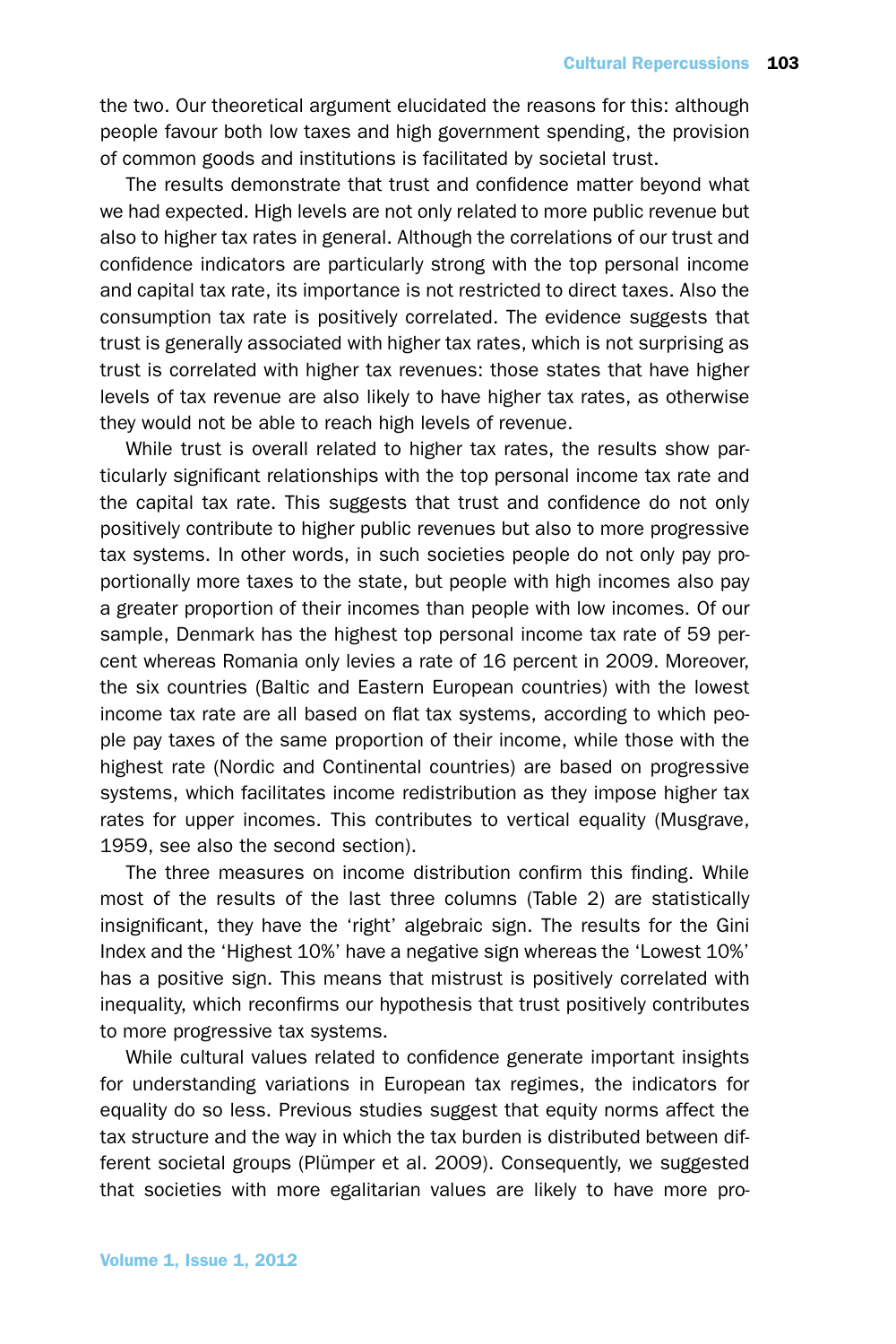gressive tax systems. Yet, the empirical results do not confirm our initial premise. The four selected questions from the EVS (2008), which account for different measures of equality (Q192–Q196), only render one significant correlation.

Why do we not find more significant correlations between tax structures and equity norms? Are perceptions about fairness not important? There are several reasons as to why the results are trivial. First, looking at Q198 in more detail, it becomes obvious that the answers to 'Should incomes be made more equal' are highly dependent on the status quo. Hence, the rankings are not only influenced by cultural differences but to a large extent by the actual level of inequality within a country. In societies where incomes are fairly equal, the answer is likely to be more negative although equity norms may be more pronounced. Second, with regard to Q192 'Equality is more important than freedom,' the descriptive statistics are crucial as the mean is 1.59, on a scale from one to ten, where one signifies 'personal freedom' and ten 'equality,' with a standard deviation of 0.09. In other words, the variation in cultural differences is so low among European countries that it is almost impossible to have significant rank correlation. Third, the insignificance of Q196 suggests that there is little public understanding of the linkage between taxes and competition. Most people are likely to associate competition with markets and companies rather than with taxes, which makes it an inappropriate indicator for this study. Hence, Q192, Q196 and Q198 are not optimal for measuring or comparing equity norms, although for different reasons.

Finally, for (Q194) we find that individual responsibility is positively correlated with consumption taxes. This finding indicates that the higher the consumption tax, such as the VAT and Excise taxes, the more likely we are to be in a society in which individuals should take more responsibility for themselves. The correlation is not surprising as consumption taxes are indirect taxes, which are charged irrespective of different levels of income. Hence, governments intervene (redistribute) less and the responsibility (risk) stays more within the individual. Yet, in the other areas of taxation, we do not reveal significant results. Interestingly, Southern and Eastern European societies often favour more equality than other European countries (Table 1). Although they have a high preference for redistribution and income equality, their levels of trust are comparatively low. Pitted against each other, it appears that the existence of societal trust acts as a larger precondition for governmental intervention and income redistribution than do stances on equality.

Summing up, the analysis shows that trust and confidence of people towards other members of their society is crucial for the provision of public goods and institutions. If mistrust is high, more responsibility is likely to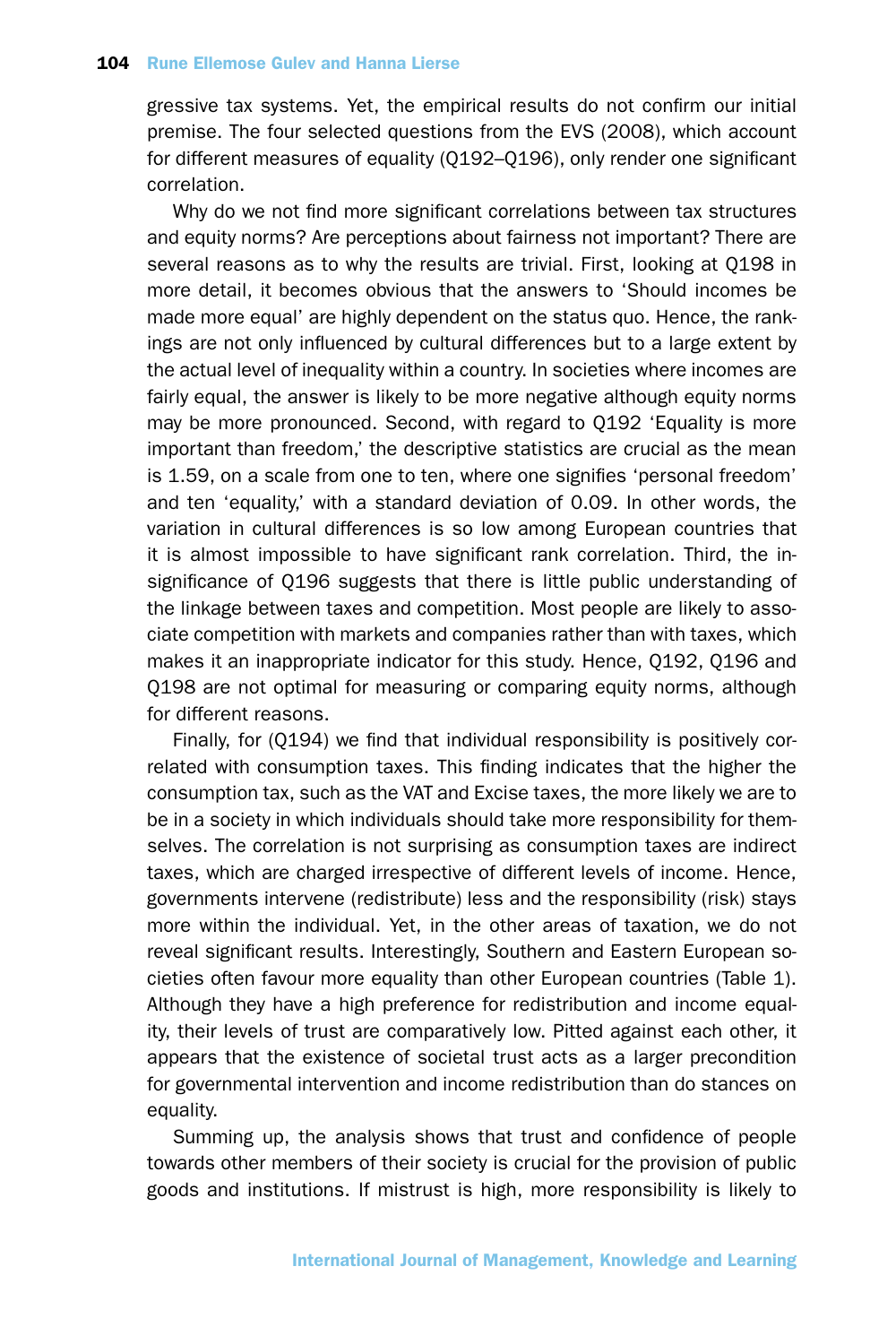stay within the private or individual sphere. Certainly, the results do not reveal a direct causal link between trust and taxes; yet, they suggest a causal link between mistrust and the size of the public sphere: issues of tax evasion and suspicion in opportunistic behaviour by public institutions undermine the willingness to contribute to common public goals. Hence, in societies with constant suspicion, economic activity is likely to remain more in the individual and private sphere than being produced jointly through public institutions.

## **Conclusion**

This article has sought to address the issue of why diversity exists in tax regimes between European countries. There are multiple ways to address this question involving historical, institutional and economic aspects. For many researchers, it is felt that cultural aspects are so elusive that they do not serve for empirical research as it is difficult to measure culture scientifically, and hence cultural aspects are omitted from the discussion. We show in our study how culture can be operationalized to measure linkages between societal characteristics and income distribution. Based on data from the EVS (2008), we constructed seven indicators, which reflect the level of trust and of equity norms in European countries. With regard to the taxes regimes and income distribution we involved a variety of variables to account for the size of the public sector and the degree of income inequality within the countries under investigation.

The empirical analysis does not show that culture directly affects tax regimes and income distribution, but rather that a variety of significant correlations exist between trust and the size and structure of the public sector. Most notably, we notice a strong link between trust among societal members to be positively linked with higher tax revenues and more progressive tax structures. The correlations pertaining to confidence in institutions such as parliament and justice systems further underscore this tendency: where confidence is high, we notice tax structures of high progressivity. Put another way, where trust is low and confidence in public institutions is low, we observe lower tax revenues and a tendency towards flat systems for personal income taxes.

This has important repercussions on policy-making. Gauging the extent to which trust and confidence exists within a society may provide reliable predictions of how adjustments to tax rates will be received and reacted to by the public. Any increases in taxes, for instance, may be thwarted by a cultural reluctance based on mistrust to accept higher tax rates. For policy makers, it is important to understand the cultural undertones of what a society is prepared to accept and what it will reject, so that sound policies, including tax structures, can be made.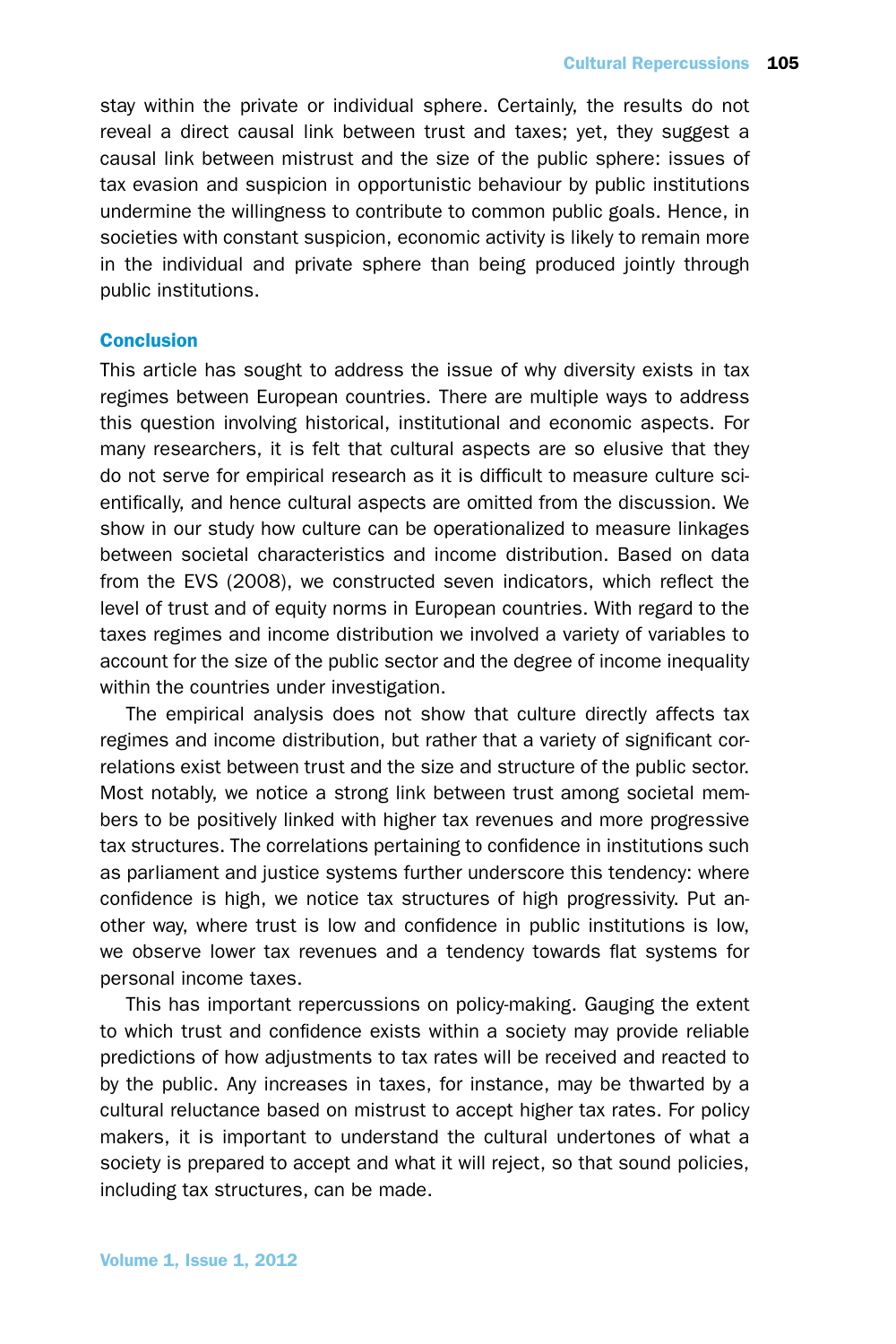As with most cultural studies, the current paper suffers from some shortcomings inherent to the cultural debate. Taking national cultural portrayals as representative of all the people within a country is highly controversial; can we make fair representations of all the people of a country through country specific EVS data, or are sub-cultures and personal variances within countries such dominant influences that they cannot be discounted? Equally, controversial is the method of bipolarization of cultures; is it always true that the more one gravitates towards one extreme on a bipolar scale the less one can gravitate towards the other? Both of these typical shortcomings of cultural analyses are apparent in the current work, with the obvious consequence that the results must be interpreted leniently. However, when acknowledging the existence and ramifications of these shortcomings the results do provide value on a more holistic level: a level relevant and appropriate to have as an outset to allow for deeper continuations of cultural research. As such, the results of this study provide further nourishment for researchers and practitioners who subscribe to the notion that differing modes of operations stemming from cultural differences do persist in Europe (Klarsfeld & Mabey, 2004) and that these can be further understood and worked with.

#### **References**

Ariely, D. (2010). *Predictably irrational.* New York, NY: HarperCollins.

- Basinger, S. J., & Hallerberg, M. (2004). Remodelling the competition for capital: How domestic politics erases the race to the bottom. *American Political Science Review 98*(2), 261–276
- Berger, P. L. (1986). *The capitalist revolution: Fifty propositions about prosperity, equality and liberty.* New York, NY: Basic Books.
- European Values Study. (2008). *The European Values Study: Source book on European values.* Tilburg: University Press.
- European Commission. (2011). *Taxation and customs union.* Retrieved from http://ec.europa.eu/taxation\_customs/.
- Garrett, G., & Mitchell, D. (2001). Globalization, government spending and taxation in the OECD. *European Journal of Political Research, 39,* 145– 177.
- Genschel, P., & Schwarz, P. (2011). Tax competition: A literature review. *Socio-Economic Review, 9,* 339–370.
- Gulev, R. (2006). Economic cultural influence: Effects on headquarter– subsidiary management in Slovenia and three longstanding EU countries. *Journal for East European Management Studies, 11*(3): 6–21.
- Gulev, R. (2009). Cultural repercussions: An analysis of management behaviour through the lens of European cultural variations. *Industrial Management and Data Systems, 109*(6), 793–808.
- Guiso, L., P. Sapienza & L. Zingales. (2006). Does culture affect economic outcomes? *Journal of Economic Perspectives, 20*(2), 23–48.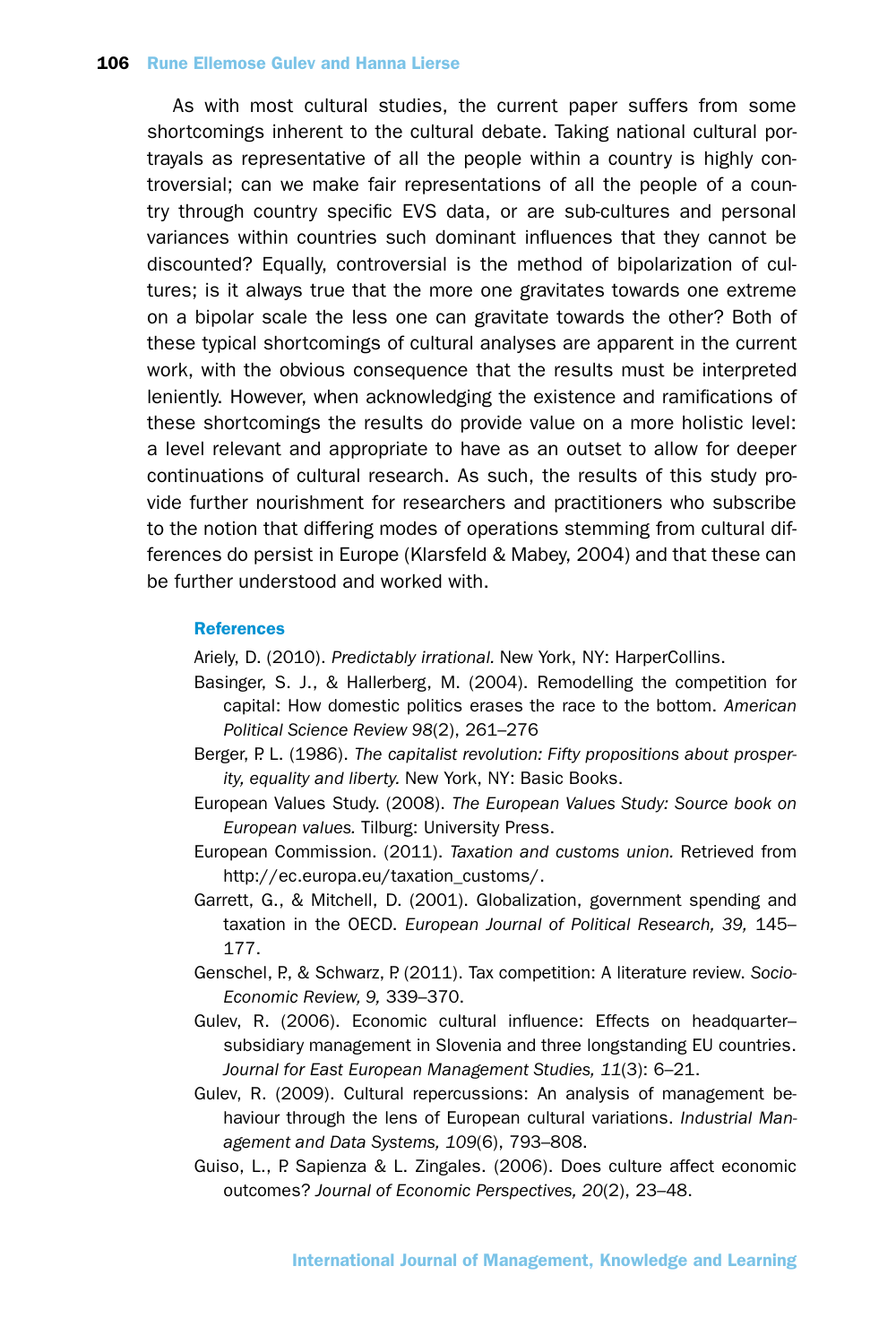Hall, E. T. (1981). *Beyond culture.* New York, NY: Doubleday.

Hofstede, G. (2001). *Culture's consequences: Comparing values, behaviors, institutions, and organizations across nations* (2nd ed.). Thousand Oaks, CA: Sage.

- Hofstede, G., & Hofstede, G. J. (2005). *Cultures and organizations: software of the mind* (2nd ed.). New York, NY: McGraw-Hill.
- Klarsfeld, A., & Mabey, C. (2004). Management development in Europe: Do national models persist? *European Management Journal, 22*(6), 649– 657.
- Koenig, T., & Wagener, A. (2010). *Tax structure and government expenditures under tax equity norms* (CESIFO Working Paper No. 3205). Munich, Germany: CESIFO.
- Lierse, H., & Seelkopf, L. (2011). *A new Era of the Tax State? A Comparative Analysis of Policy Reforms during the Crisis.* Paper presented at the DVPW conference of the, Bamberg, Germany.
- Lockhart, C. (2003). American and Swedish tax regimes: Cultural and structural roots. *Comparative Politics, 35*(4), 379–397.
- Musgrave, R. (1959). *The theory of public finance in political economy.* New York, NY: Mcgraw-Hill.
- Nerré, B. (2008). Tax culture: A basic concept for tax politics. *Economic Analysis and Policy, 38*(1): 153–167.
- O'Donnell, S. W. (2000) Managing foreign subsidiaries: Agents of headquarters, or an interdependent network? *Strategic Management Journal, 21*(5), 31–64.
- OECD. (2010). *OECD Tax Database.* Retrieved from www.oecd.org/ctp/ taxdatabase
- Plümper, T., Troeger, V. W, & Winner, H. (2009). Why is there no race to the bottom in capital taxation? *International Studies Quarterly, 53,* 761–786.
- Rodrik, D. (1997). *Has globalization gone too far?* Washington DC: Institute for International Economics.
- Salacuse, J. W. (1999). Intercultural negotiation in international business. *Group Decision and Negotiation, 8,* 217–236.
- Steinmo, S. (1994). The end of redistribution? International pressures and domestic tax policy choices. *Challenge, 37,* 9–17.
- Trompenaars, F., & Hampden-Turner, C. 2004. *Riding the waves of culture: Understanding cultural diversity in business* (2nd ed.). London, England: Nicholas Brealey.
- Trompenaars, F., & Woolliams, P. 2003. *Business across cultures.* Oxford, England: Capstone.
- Wilson, J. D. (1999). Theories of tax competition. *National Tax Journal, 52,* 269–304.
- World Competitiveness Yearbook. 2010. *IMD World Competitiveness Yearbook 2010.* Lausanne: Institute for Management Development.
- Zodrow, G. R., & Mieszkowski, P. 1986. Pigou, Tiebout, proberty taxation and the underprovision of local public goods. *Journal of Urban Economics, 19,* 356–370.